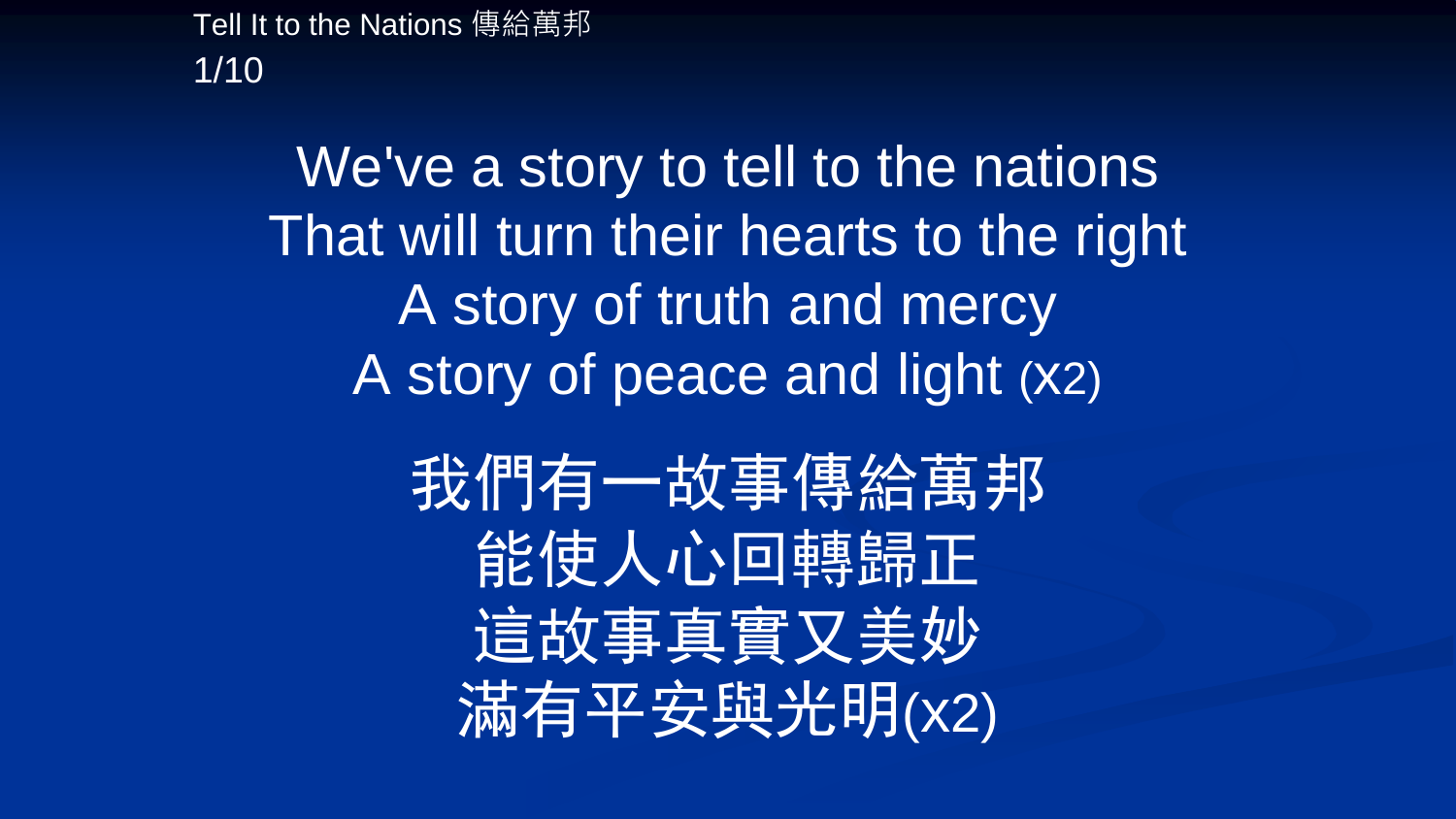Tell It to the Nations 傳給萬邦

2/10

For the darkness shall turn to dawning And the dawning to noon-day bright And Christ's great kingdom will come to earth The kingdom of love and light

> 因黑夜必要轉為晨光 到正午更顯得輝煌 基督國度就降臨地上 全地充滿愛與光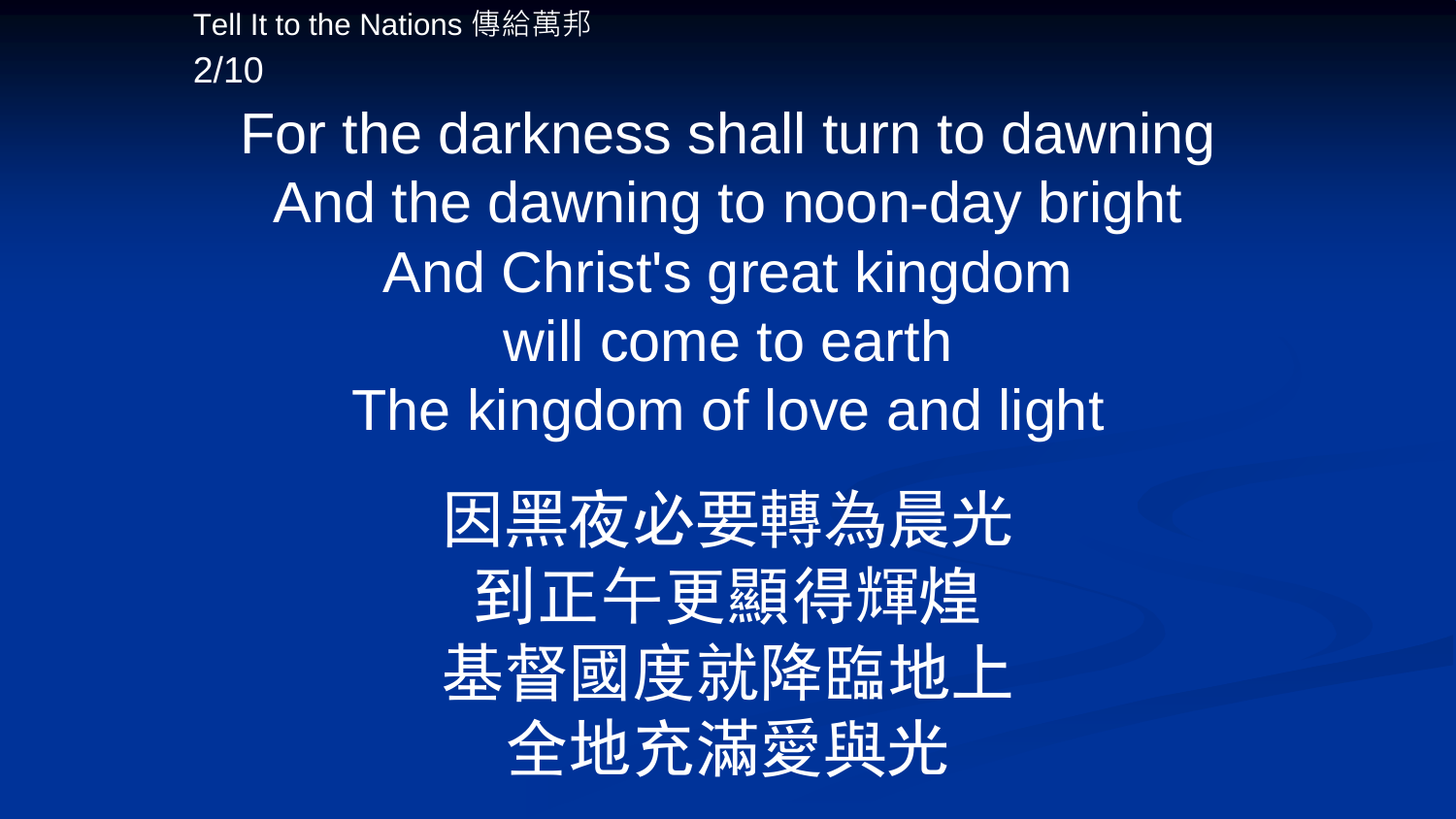Tell It to the Nations 傳給萬邦 3/10

> I love to tell the story Of unseen things above Of Jesus and His glory Of Jesus and His love

> > 我愛傳講主福音 傳講天上妙事 傳講耶穌愛罪人 傳講祂為人死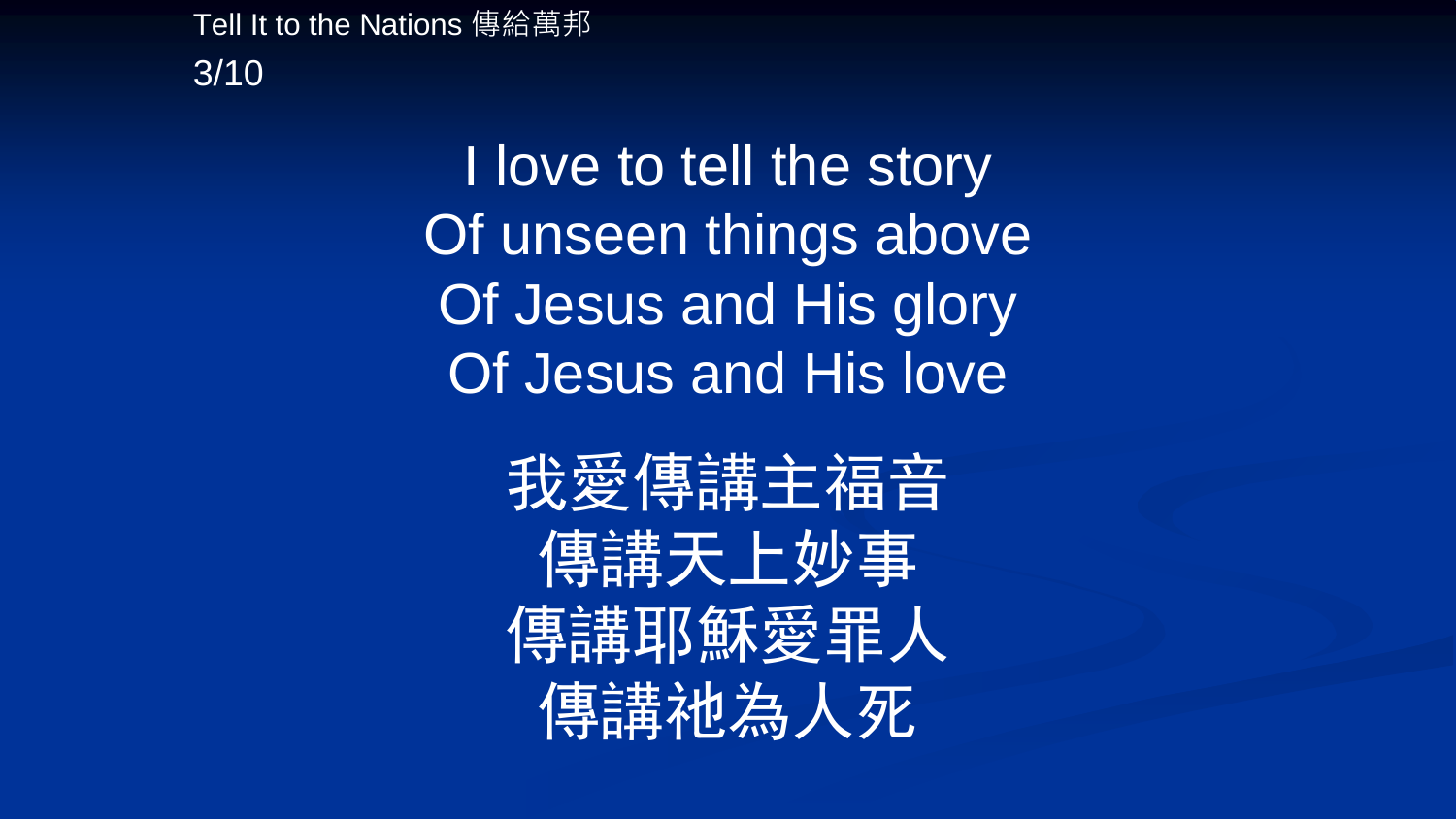Tell It to the Nations 傳給萬邦 4/10

> I love to tell the story Because I know 'tis true It satisfies my longings As nothing else can do

> > 我愛傳講主福音 福音是神大能 能救罪人免沉淪 能叫死人得生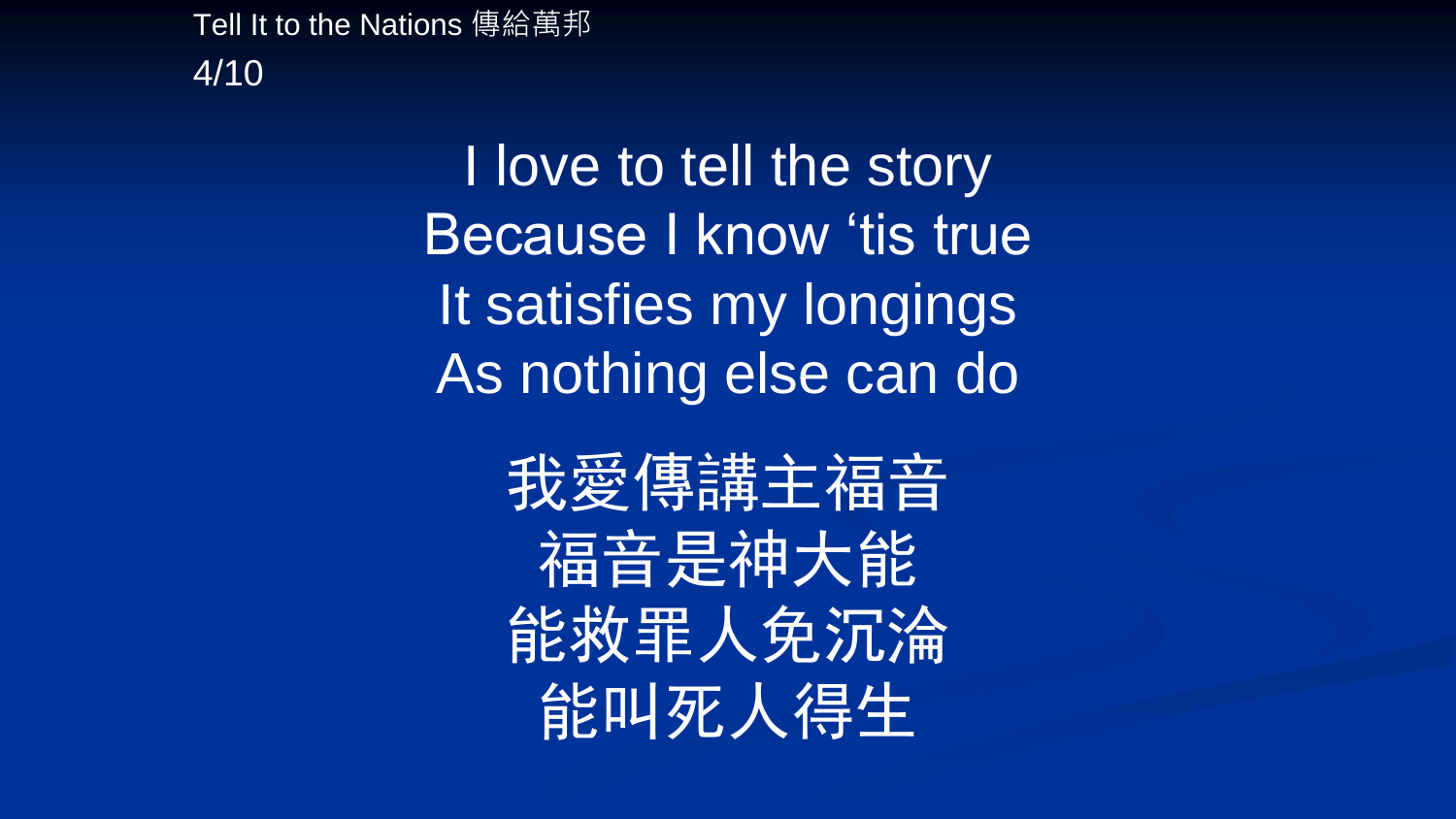Tell It to the Nations 傳給萬邦 5/10

> I love to tell the story 'Twill be my theme in glory To tell the old, old story Of Jesus and His love

> > 我愛傳講主福音 傳講老舊的福音 傳講耶穌愛罪人 傳講耶穌救恩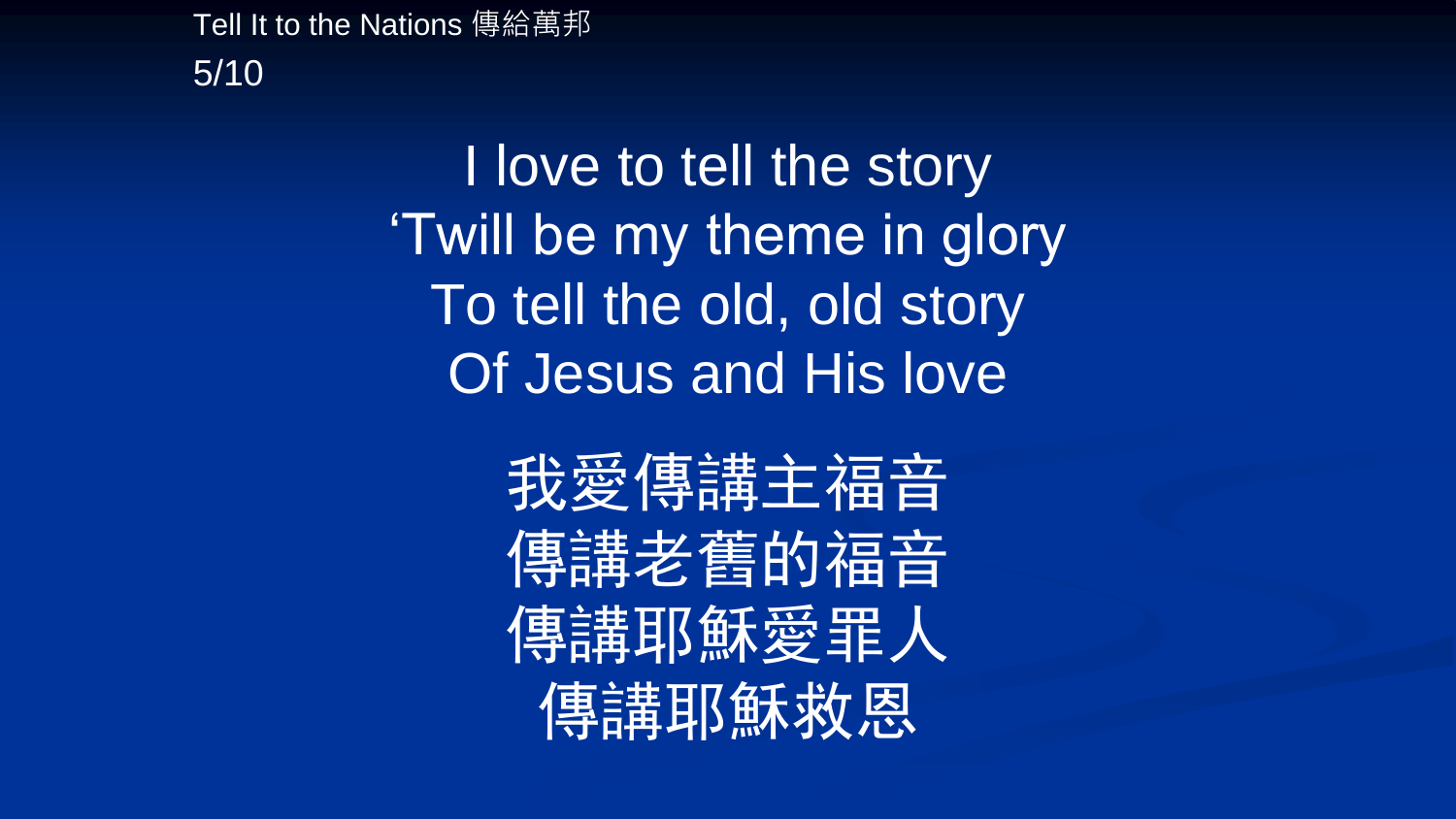Tell It to the Nations 傳給萬邦 6/10

> There's a call comes ringing o'er the restless wave Send the light, send the light

> > 人生洶湧海上 傳來呼救聲 快發光 快發光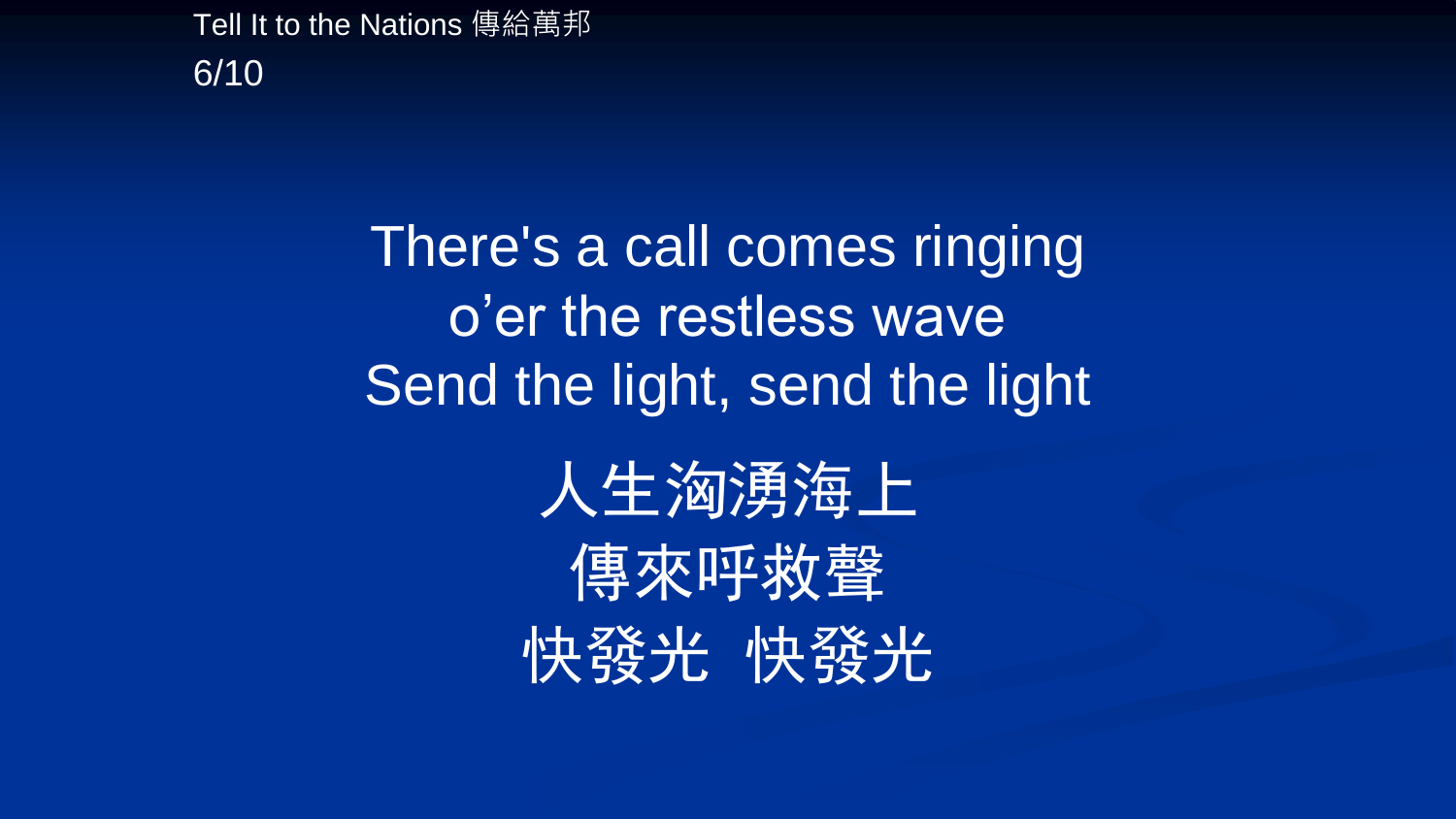Tell It to the Nations 傳給萬邦 7/10

> There are souls to rescue There are souls to save Send the light, send the light

> > 多少靈魂苦盼 耶穌的救恩 快發光 快發光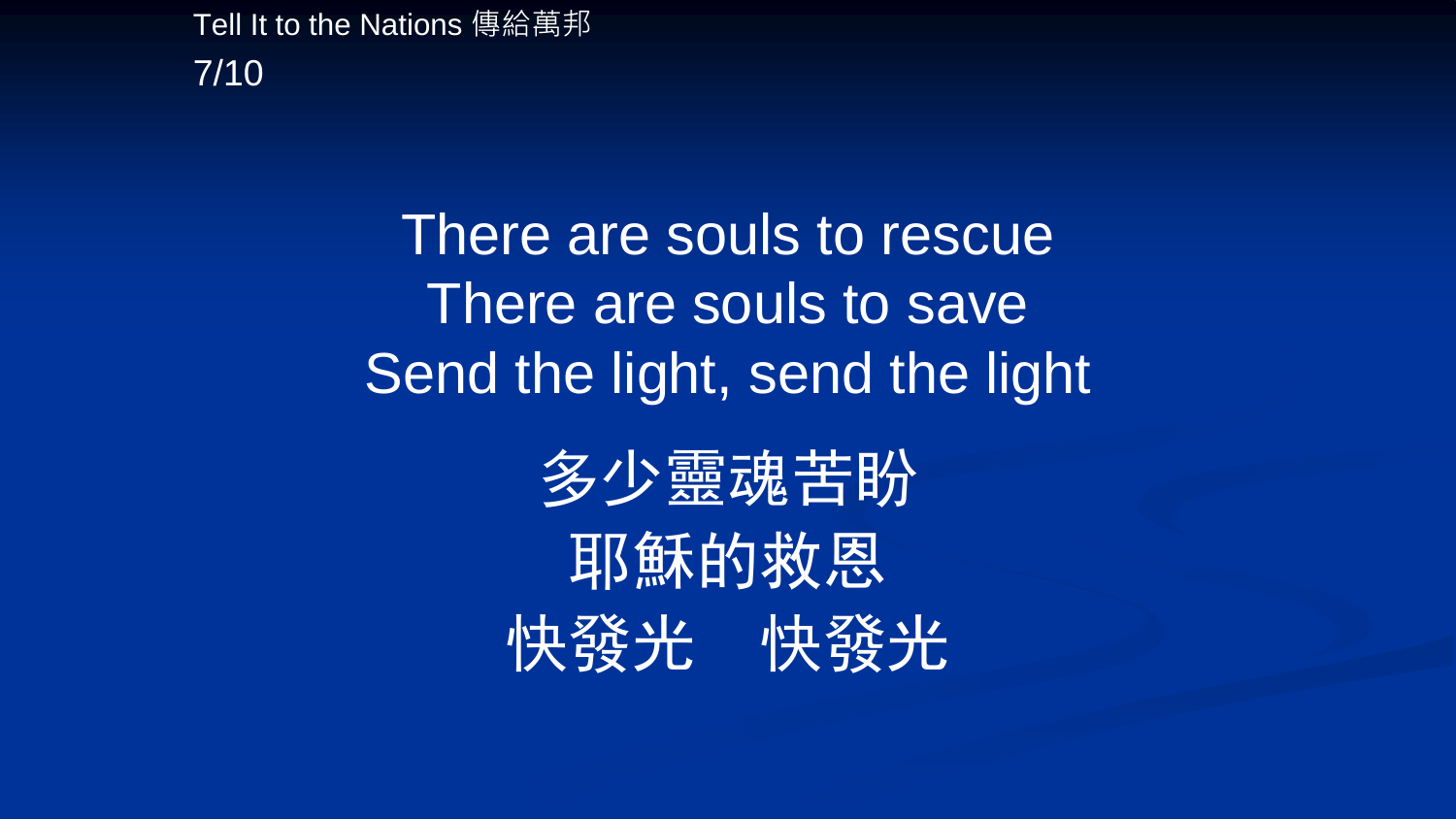Tell It to the Nations 傳給萬邦 8/10

> Send the light the blessed gospel light Let it shine from shore to shore Send the light the blessed gospel light Let it shine forever more

> > 快發光 發出福音真光 讓真光 普照四方 快發光 發出福音真光 讓真光 永遠照亮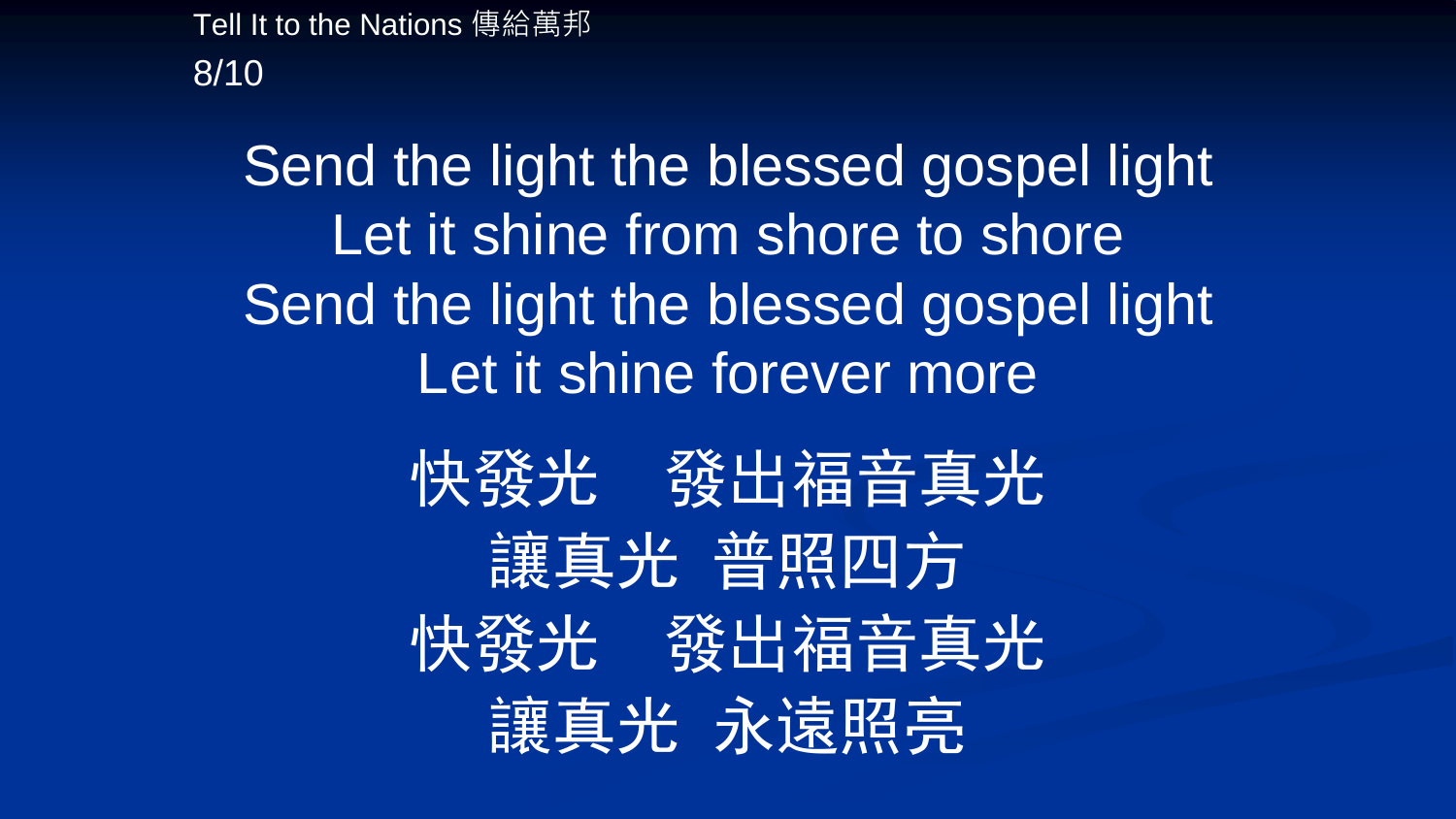Tell It to the Nations 傳給萬邦 9/10

> Send the light the blessed gospel light Let it shine from shore to shore Send the light the blessed gospel light Let it shine forever more

> > 快發光 發出福音真光 讓真光普照四方 快發光 發出福音真光 讓真光 永遠照亮